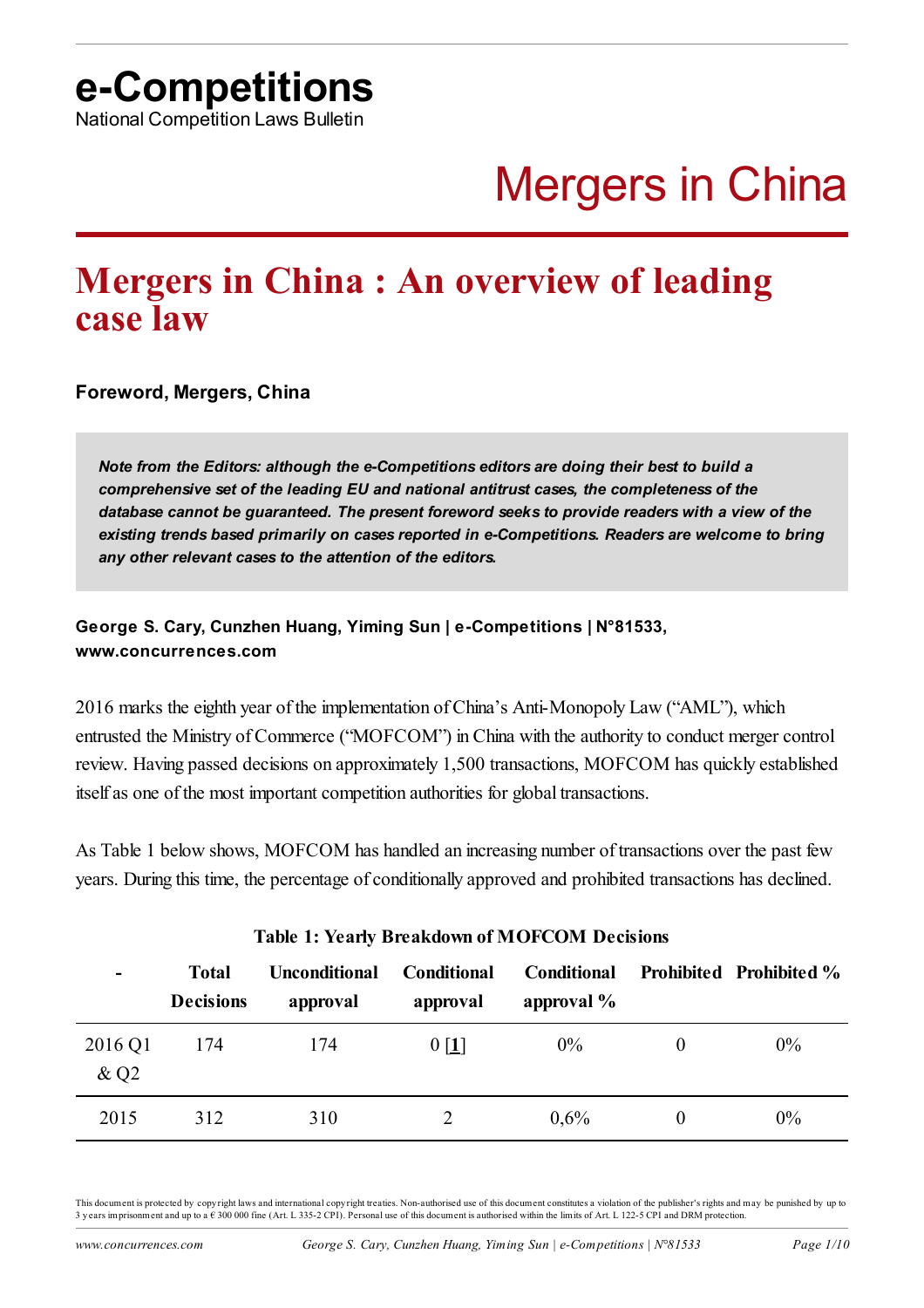| 2014                   | 245 | 240 | 4              | 1,6% |          | 0,4% |
|------------------------|-----|-----|----------------|------|----------|------|
| 2013                   | 215 | 211 | $\overline{4}$ | 1,9% | $\theta$ | 0%   |
| $2008 -$<br>$2012$ [2] | 534 | 517 | $\mathfrak b$  | 3%   |          | 0,2% |

<span id="page-1-0"></span>In this short article, we will discuss what we consider to be the major trends with regard to MOFCOM's merger control practice.

#### **Trend 1: More Clarity on Notification Obligations**

<span id="page-1-1"></span>In May 2009, MOFCOM published the Guiding Opinions on Notification of Concentrations of Business Operators (the "Guiding Opinions") to codify when companies must notify the agency of a proposed concentration. Unfortunately, these rules did not address all the questions and concerns of the business community. Because MOFCOM published only a limited number of decisions in its early years of AML enforcement, companies remained uncertain as to whether particular transactions should be notified in China. The situation has improved marginally with the publication of the revised Guiding Opinions on June 6, 2014 [**[3](#page-7-2)**], particularly as to under what circumstances a transaction conveys "control," a concept introduced earlier. The revised Guiding Opinions included MOFCOM's first explanation of the key concept of "control" in the AML. The revised Guiding Opinions also shed light on other important issues, including the assessment of newly-established joint ventures, the calculation of "China turnover," and the procedural details of pre-notification consultation meetings with MOFCOM. The revised Guiding Opinion has provided more clarity on the notification obligation.

Nonetheless, the revised Guiding Opinions have not addressed all issues related to the notification obligation. The revised Guiding Opinions did not elaborate on how much weight MOFCOM will give each factor used to determine control; nor do the limited number of published failure-to-file cases or conditional clearances provide further information about how MOFCOM weighs the listed factors in practice. In reality, businesses continue to be obligated to notify the regulator of non full-functional joint ventures with no local activity or other nexus with China, which do not give rise to any competition effect in China.

# **Trend 2: Streamlining the Merger Control Process**

<span id="page-1-2"></span>MOFCOM has been criticized for being the "bottleneck" in a number of global transactions. For example, in Xstrata/Glencore (2013), MOFCOM took 380 days to issue its conditional approval decision, five and nine months after the EU and the U.S. approved the transaction [**[4](#page-7-3)**]. Before the 2014 introduction of the

This document is protected by copy right laws and international copy right treaties. Non-authorised use of this document constitutes a violation of the publisher's rights and may be punished by up to 3 years imprisonment and up to a  $\epsilon$  300 000 fine (Art. L 335-2 CPI). Personal use of this document is authorised within the limits of Art. L 122-5 CPI and DRM protection.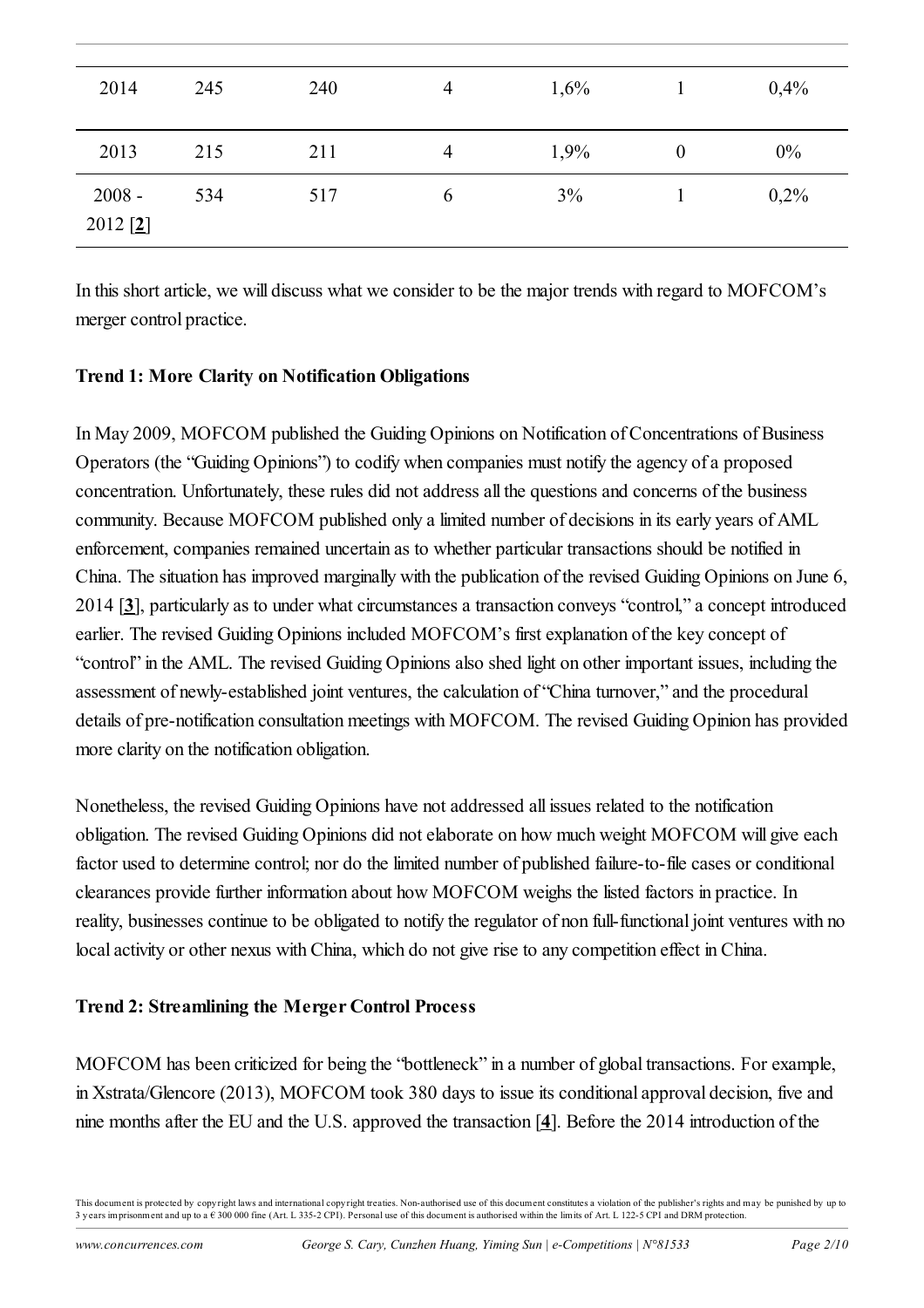"simple case procedure," MOFCOM's review process could take months even for cases without any substantive competitive concerns, because the regulator used the same procedure employed in complex cases.





\* indicates cases where the parties withdrew and refiled

In February 2014, MOFCOM introduced the "simple case procedure," designed to speed up the review of cases with no competition concerns. MOFCOM has published regulations and guidance on the criteria for qualifying for the simple case procedure and provided instructions on how to invoke the procedure.

In May 2014, MOFCOM published its decision in its first simple case—Rolls-Royce Holdings' proposed acquisition of the remaining interest in its joint venture with Daimler—which MOFCOM approved in 19 days. As of September 30, 2016, 2016, MOFCOM published notices on approximately 533 simple cases. MOFCOM is typically able to finish its review of a simple case by the end of the Phase I period [**[5](#page-8-0)**]. Before the introduction of the simple case procedure, similar transactions would take as long as the Phase II period.

| $\overline{\phantom{0}}$       | <b>Total Unconditionally</b><br><b>Approved Cases</b> | <b>Unconditionally</b> | <b>Unconditionally</b><br><b>Approved Simple Cases Approved Normal Cases</b> |
|--------------------------------|-------------------------------------------------------|------------------------|------------------------------------------------------------------------------|
| May 14 2014 to<br>June 30 2015 | 650                                                   | 446                    | 204                                                                          |

#### <span id="page-2-0"></span>*Table 3: Number of Approved Simple Cases*

This document is protected by copy right laws and international copy right treaties. Non-authorised use of this document constitutes a violation of the publisher's rights and may be punished by up to 3 years imprisonment and up to a  $\epsilon$  300 000 fine (Art. L 335-2 CPI). Personal use of this document is authorised within the limits of Art. L 122-5 CPI and DRM protection.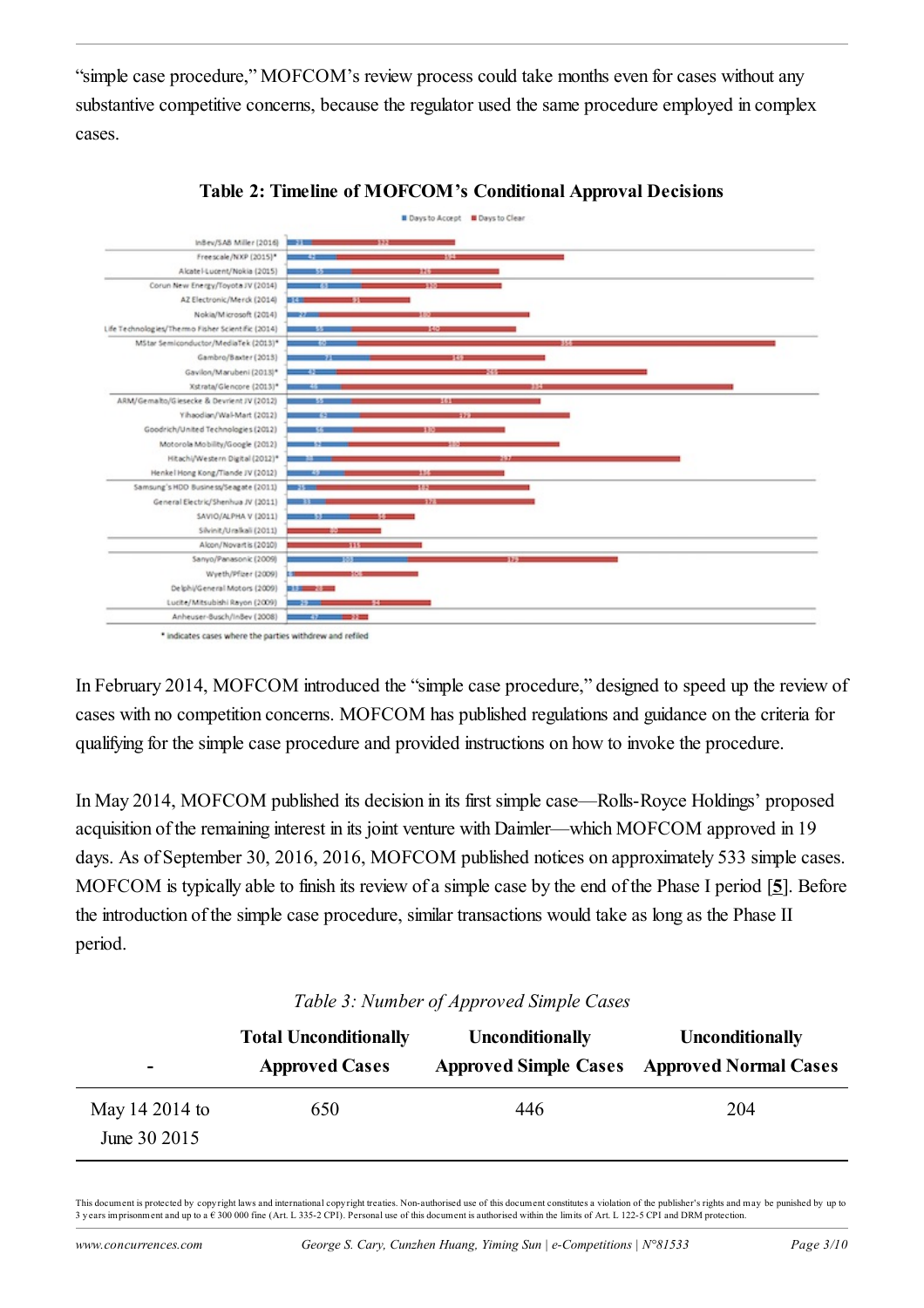MOFCOM's efforts to streamline its review process also include re-allocating the pre-acceptance review work from the Pre-Acceptance Consultation Division, which was tasked with reviewing the completeness of the filing before handing it over to a case team, to specific case teams. Cases will be allocated among three review divisions (including the previous Legal Division, the Economic Analysis Division, and the Consultation Division), that can now start reviewing the notification immediately after it is filed and manage the case to the end. This reorganization is intended to streamline the merger review process. We believe this reorganization is helpful also because it will result in review divisions with greater knowledge and understanding of the industries on which they focus, which will in turn speed up the merger review process.

MOFCOM does not publish how long an unconditional approval takes. It remains to be seen whether MOFCOM's re-organization efforts is achieving its major goal—shortening the review period.

# **Trend 3: Increased Transparency**

In the first few years of its enforcement of AML, MOFCOM only published decisions of conditionally approved and prohibited transactions. It was therefore difficult to know whether and when MOFCOM was notified of a transaction or when it was cleared by the regulator. Vowing to increase the transparency of its work, MOFCOM has been publishing information of unconditionally approved cases on a quarterly basis since late 2012, including the parties' names, transaction type, and clearance date. Since the introduction of its simple case procedure, MOFCOM has published a concise description of each simple case for public comment once the case is accepted. Beginning in May 2014, MOFCOM began publishing penalty decisions in failure-to-file and noncompliance with remedies cases.

<span id="page-3-0"></span>MOFCOM has sought to make its procedures and substantive standards more transparent by publishing more guidance and rules related to merger control, including, for example, Measures for the Undertaking Concentration Examination [**[6](#page-8-1)**] and Provisions on Imposing Restrictive Conditions on the Concentration of Undertakings (for Trial Implementation) [**[7](#page-8-2)**].

<span id="page-3-1"></span>Despite the measures taken to improve transparency, MOFCOM remains reluctant to shed light on its stakeholder consultation process, which is an important and probably the most unpredictable and opaque part of MOFCOM's review. With no or very limited information from MOFCOM on third parties' identities and comments, filing parties often find it difficult, if not impossible, to address their concerns. The lack of access to such information hinders transparency, disrupts the filing parties' right to be heard, and prolongs MOFCOM's decision making process.

# **Trend 4: Non-Competition Factors Considered in Competition Assessment**

This document is protected by copy right laws and international copy right treaties. Non-authorised use of this document constitutes a violation of the publisher's rights and may be punished by up to 3 years imprisonment and up to a  $\epsilon$  300 000 fine (Art. L 335-2 CPI). Personal use of this document is authorised within the limits of Art. L 122-5 CPI and DRM protection.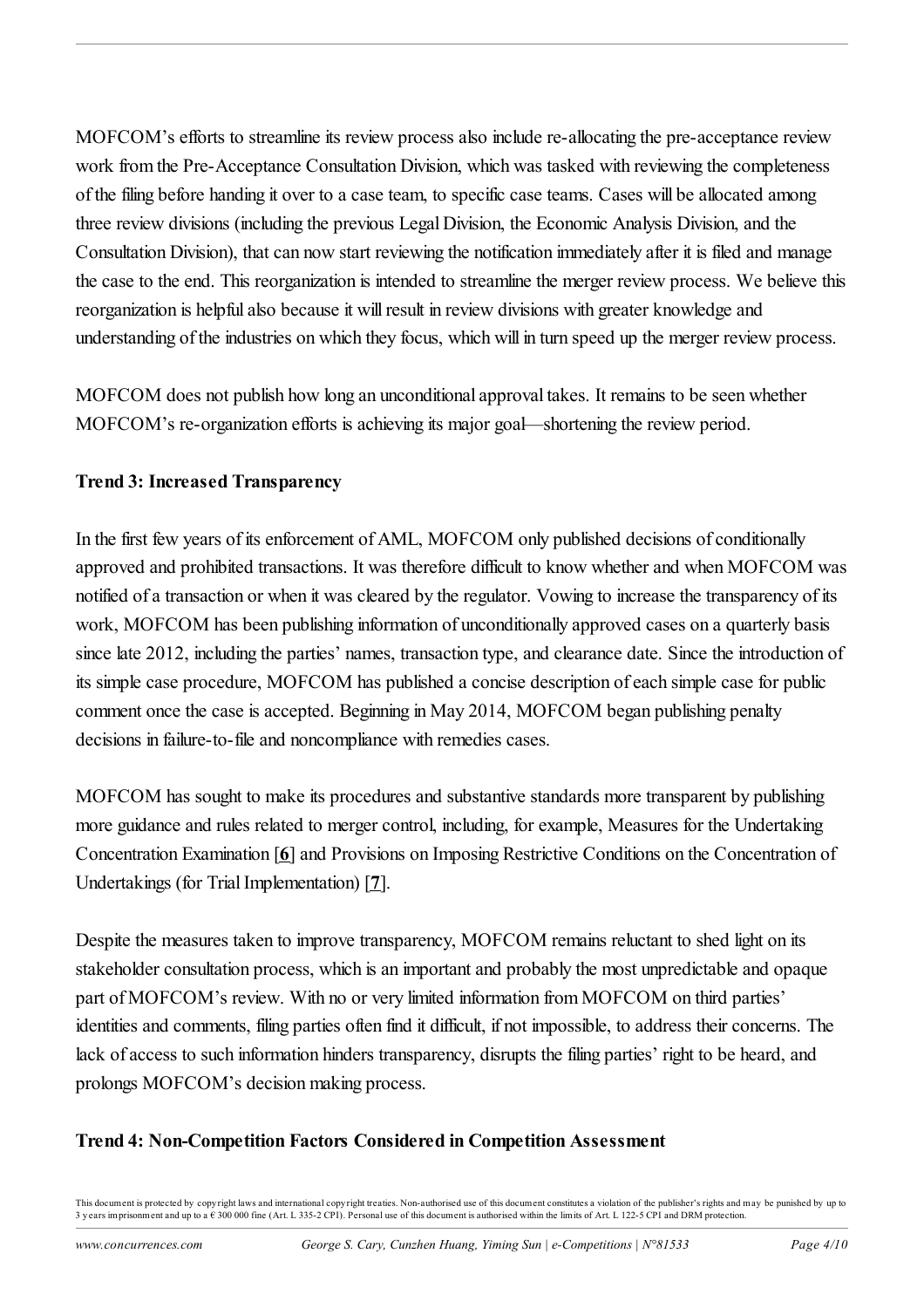<span id="page-4-1"></span><span id="page-4-0"></span>The legal basis for MOFCOM to consider non-competition factors is rooted in the AML, which explicitly provides that one of the purposes of the AML is to safeguard the public interest and promote the development of the socialist market economy. [**[8](#page-8-3)**] MOFCOM is also mandated to consider any effect on the "national economic development" in its merger review [**[9](#page-8-4)**]. Therefore, it is not surprising that noncompetition factors have played a role in a number of high-profile transactions. Below we set out several non-competition factors that might have influenced MOFCOM's decisions in certain transactions.

<span id="page-4-2"></span>**Acquisition of local brands by a foreign company**. In 2009, MOFCOM prohibited Coca-Cola's proposed acquisition of Huiyuan, a Chinese company with a leading national juice brand [**[10](#page-8-5)**]. The decision was very brief and did not quantify the parties' market shares in the relevant markets. This decision was widely criticized and MOFCOM has attempted to rebut the accusation that it would prohibit acquisition of a well-known local brand by foreign companies. Since then, the regulator unconditionally approved several such transactions, including Yum! Brands' acquisition of Little Sheep Group in 2011, Nestle's acquisition of Xufuji in 2011, and Coca-Cola's acquisition of Culiangwang in 2015.

<span id="page-4-4"></span><span id="page-4-3"></span>**Transactions involving strategic industries, such as natural resources**. MOFCOM's decisions in strategic industries have long been considered political. In Silvinit/Uralkali (2011) [**[11](#page-8-6)**], where both parties are important suppliers of potash, MOFCOM required that the parties continue to supply Chinese customers with sufficient quantities to satisfy agricultural, industrial, and other demands. In Xstrata/Glencore (2013) [**[12](#page-8-7)**], a horizontal merger where the combined share was less than 20%, in addition to a divestiture, MOFCOM required Glenore to continue supplying Chinese customers with copper, zinc, and lead concentrates on specified terms for eight years.

**Foreign Investment Policy**. In Yihaodian/Wal-Mart (2012), MOFCOM prohibited Wal-Mart from entering the telecommunications business through its control of Yihaodian, an online retailer also engaged in the value added telecommunications business. This requirement does not seem to address any specified competition concern but appears to underscore MOFCOM's authority over foreign investment policy.

We describe the above cases for purposes of illustration only. MOFCOM has never officially acknowledged the influence of non-competition factors in any of its cases. However, parties in global transactions should be aware of how non-competition factors may play a role when MOFCOM is reviewing their transactions and plan accordingly.

# **Trend 5: More Attention to Economic Analysis**

MOFCOM agrees that economic analysis should play an important role in antitrust analysis. In its written submission to the OECD, MOFCOM stated that it "attaches great importance to economic analysis ideals and methods" in its enforcement and emphasized that it has an internal economic division that assists in

This document is protected by copy right laws and international copy right treaties. Non-authorised use of this document constitutes a violation of the publisher's rights and may be punished by up to 3 years imprisonment and up to a € 300 000 fine (Art. L 335-2 CPI). Personal use of this document is authorised within the limits of Art. L 122-5 CPI and DRM protection.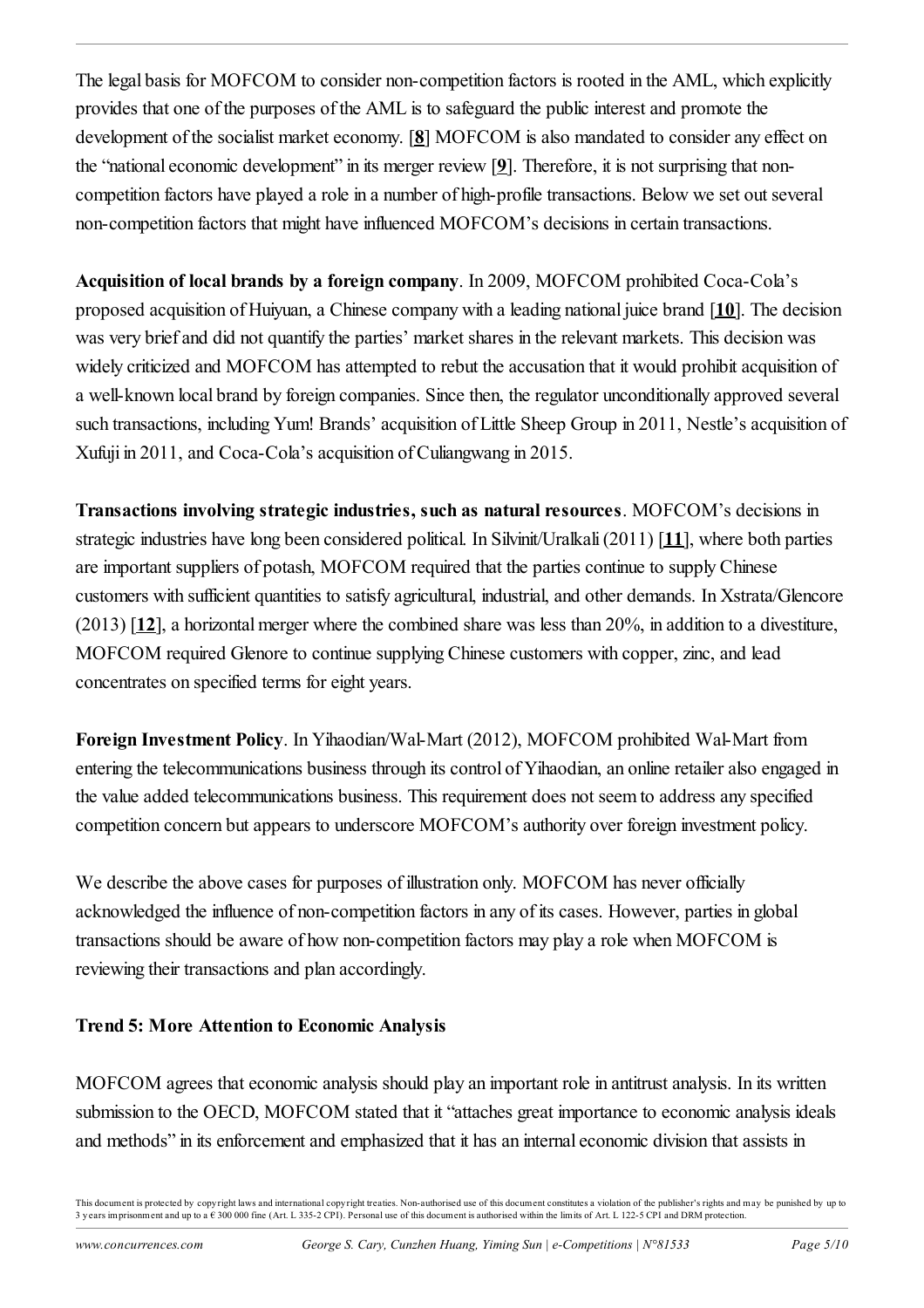<span id="page-5-0"></span>merger review [**[13](#page-9-0)**].

MOFCOM has also consulted with outside economists. According to its published decisions, MOFCOM has consulted third-party economic experts in at least seven decisions to date, including two prohibited transactions (Huiyuan/Coca-Cola (2009) and P3 Alliance (2014)) and five conditional approvals (Samsung's HDD Business/Seagate (2011), Hitachi/Western Digital (2012), MStar Semiconductor/MediaTek (2013), Life Technologies/Thermo Fisher Scientific (2014), and AZ Electronic/Merck (2014)). In Life Technologies/Thermo Fisher Scientific (2014), MOFCOM, for the first time, published its quantitative predictions of price increases based on economic modeling.

While MOFCOM has relied on economic analysis in some cases, it remains unclear how much weight MOFCOM has actually accorded economic analysis. MOFCOM has not always actively encouraged interaction between the companies' economists and MOFCOM's internal or external economists. We also note that some unconventional remedies imposed by MOFCOM, for example, hold-separate remedies, are difficult to justify with sound economic analysis.

#### **Trend 6: Continued Unconventional Remedies**

MOFCOM has shown greater willingness to impose behavioral remedies than the U.S. and the EU antitrust agencies: 22 out of 27 conditionally approved cases (including 11 horizontal mergers) involved behavioral remedies while 16 (including seven horizontal mergers) involved only behavioral remedies. By contrast, the antitrust authorities in Europe and the United States have a strong preference for structural remedies as the best way to remedy competition concerns resulting from horizontal overlaps: 88% of the remedies analyzed by the European Commission in its 2005 Merger Remedies Study were divestment remedies; in the United States, from 2010 to 2015, only 16 out of 133 transactions with remedies involved purely behavioral remedies, while all the others involved structural remedies.

Moreover, the behavioral remedies imposed by MOFCOM were often not tailored to address the specific competitive harm raised by the transaction. The Yihaodian/Wal-Mart (2012) decision, discussed above, imposed behavioral remedies that appeared to further MOFCOM's foreign investment policy without articulating a clear theory of harm. In Motorola Mobility/Google (2012), unlike other antitrust authorities, MOFCOM required behavioral remedies to address standard-essential patents concerns that were not merger specific. MOFCOM also used behavioral remedies in Thermo Fisher/Life, Glencore/Xstrata, and Uralkali/Silvinit to lock in favorable pricing and supply agreements for Chinese customers without a clear analysis of how such remedies addressed specific theories of competitive harm. In Thermo Fisher/Life, MOFCOM imposed behavioral remedies along with structural remedies, while the EU and U.S. regulators believed structural remedies to be sufficient.

Behavioral remedies have far-reaching consequences on the future commercial activities of the relevant

This document is protected by copy right laws and international copy right treaties. Non-authorised use of this document constitutes a violation of the publisher's rights and may be punished by up to 3 years imprisonment and up to a  $\epsilon$  300 000 fine (Art. L 335-2 CPI). Personal use of this document is authorised within the limits of Art. L 122-5 CPI and DRM protection.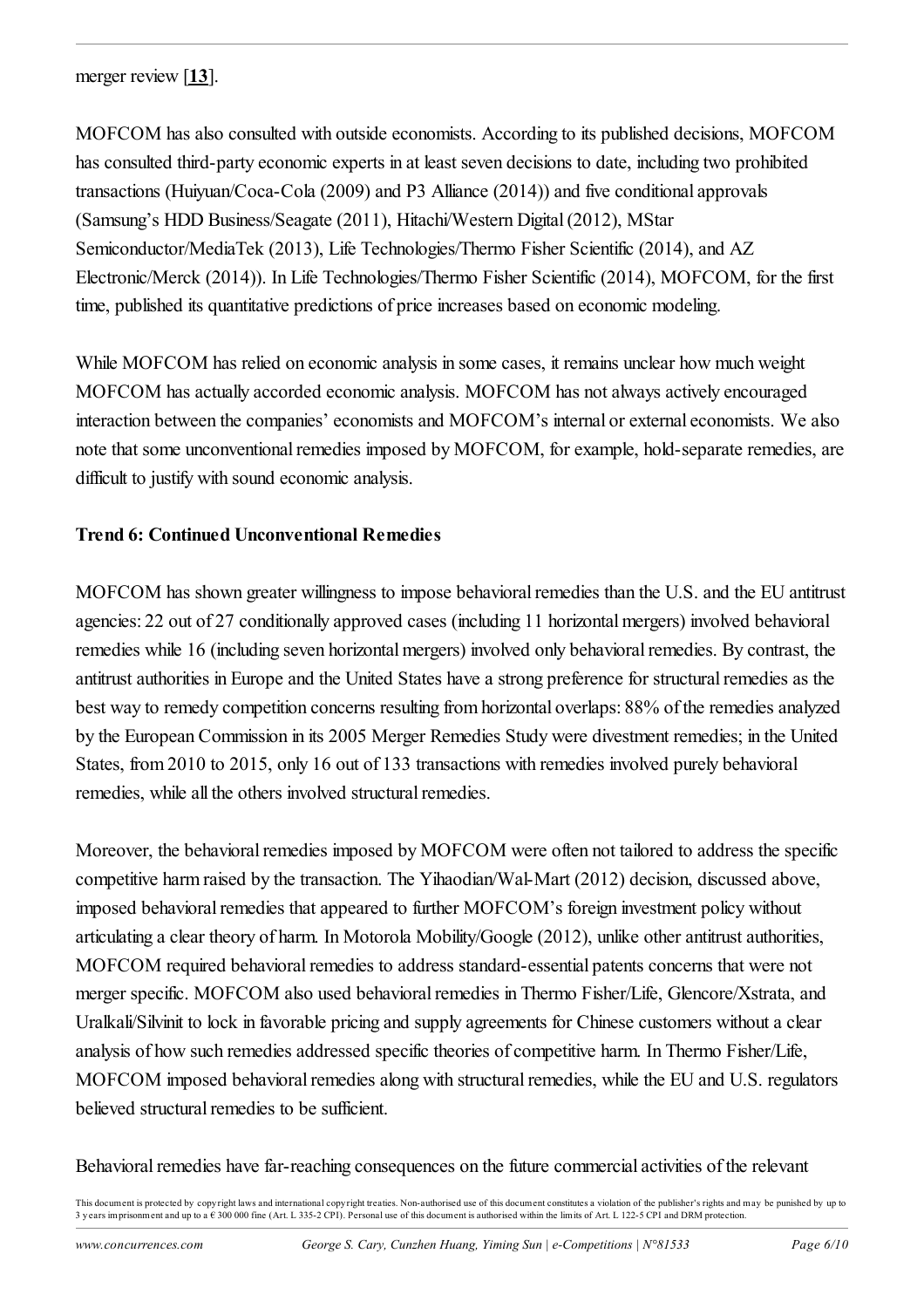companies and require constant supervision and periodic review to ensure effectiveness. For example, the four hold-separate remedies imposed by MOFCOM (MStar Semiconductor/MediaTek (2013), Gavilon/Marubeni (2013), Hitachi/Western Digital (2012), and Samsung's HDD Business/Seagate (2011)) significantly delayed the efficiency benefits from those transactions. MOFCOM has recently been asked to revisit the behavioral remedies that it previously imposed in several cases. In 2015, MOFCOM partially lifted the behavioral remedies imposed on Google for its acquisition of Motorola after the sale of Motorola to Lenovo, a Chinese technology company. Later that year, MOFCOM modified the conditions imposed in the Western Digital/Hitachi transaction and the Seagate/Samsung transaction.

More recently, in Freescale/NXP (2015), MOFCOM appeared to have aligned more closely with its EU and U.S. counterparts in imposing purely structural remedies. It remains to be seen whether MOFCOM will continue to impose unconventional behavioral remedies to secure the interests of Chinese stakeholders where China-specific concerns arise.

# **Trend 7: Stepping Up Penalty Enforcement**

<span id="page-6-1"></span><span id="page-6-0"></span>If a company fails to notify a transaction under the AML or violates its commitments, MOFCOM is empowered to impose monetary penalties up to RMB 500,000, to request that companies stop the transaction, or to take other measures to return the market to ex-ante state (including selling shares or assets or transferring businesses within a specified time period) [**[14](#page-9-1)**]. In 2012, MOFCOM implemented the Interim Measures for Investigating and Handling Failure to Legally Declare the Concentration of Business Operators, [**[15](#page-9-2)**] which explained how MOFCOM would carry out investigations of failures to file. In December 2014, MOFCOM published its first penalty decision for failure to file against Unigroup, which was fined RMB 300,000 for failing to notify its acquisition of RDA Microelectronics, a transaction valued at \$907 million [**[16](#page-9-3)**]. Through October 5, 2016, MOFCOM has issued eight fines, ranging from RMB 150,000 to RMB 400,000 each company, against both multinational (including Microsoft, Bombardier Transportation Sweden, and Hitachi) and domestic corporations for failure to file. One of the penalty decision was imposed for the acquisition of minority shareholding positions (35%). Four were imposed for the establishment of joint ventures. MOFCOM's first penalty decision on noncompliance with merger remedies was published in December 2014 against Western Digital for its alleged failure to fully comply with the "hold-separate" order imposed by MOFCOM in its Hitachi/Western Digital (2012) decision [**[17](#page-9-4)**].

<span id="page-6-3"></span><span id="page-6-2"></span>These published decisions signal toughened penalty enforcement by MOFCOM. While the fines have not been substantial and MOFCOM has not yet unwound a transaction, companies may still be concerned about associated reputational damage and possible delays in MOFCOM's review in future cases. More recently, MOFCOM is reported to be working to revise the AML to allow the agency to impose increased fines [**[18](#page-9-5)**].

<span id="page-6-4"></span>This document is protected by copy right laws and international copy right treaties. Non-authorised use of this document constitutes a violation of the publisher's rights and may be punished by up to 3 years imprisonment and up to a  $\epsilon$  300 000 fine (Art. L 335-2 CPI). Personal use of this document is authorised within the limits of Art. L 122-5 CPI and DRM protection.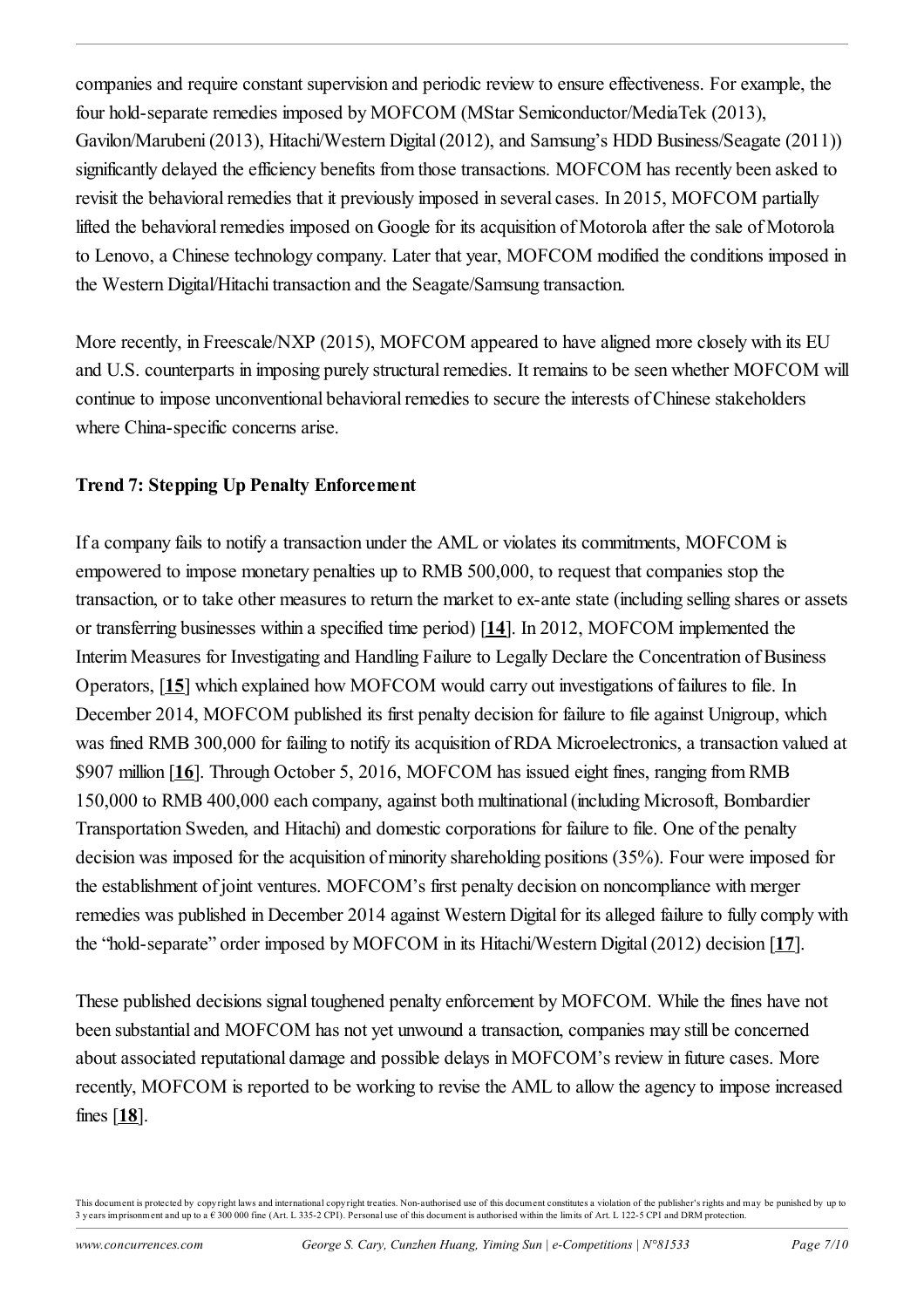# **Trend 8: Increased International Cooperation**

MOFCOM has been active in expanding its international cooperation efforts. To date, MOFCOM has signed a Memorandum of Understanding (the "MoU") on Antitrust Cooperation with the antitrust authorities in the United States, European Union, Japan, Korea, Russia, Canada, South Africa, Australia, and Kenya.

MOFCOM has also maintained frequent contact with its counterparts in the United States, the European Union, and other jurisdictions on policy through international conferences and reciprocal visits.

MOFCOM has exchanged information with other antitrust authorities during actual case review. Requesting confidentiality waivers has become MOFCOM's standard practice in global transactions.

Over the past eight years since the AML has taken effect, MOFCOM has embraced its role as an antitrust authority in a rapidly-developing merger control regime and has become increasingly confident. Given the importance of MOFCOM in global merger control reviews, it is advisable to closely follow MOFCOM's enforcement trends, and especially those that diverge from international norms.

**George S. Cary | Cleary Gottlieb Steen & Hamilton (Washington, DC) | gcary@cgsh.com Cunzhen Huang | Cleary Gottlieb Steen & Hamilton (Washington, DC) | chuang@cgsh.com Yiming Sun | Cleary Gottlieb Steen & Hamilton (Brussels) | yisun@cgsh.com**

<span id="page-7-0"></span>[**[1](#page-0-0)**] MOFCOM published the InBev/SAB Miller conditional approval decision on July 29, 2016. As of October 5, 2016, MOFCOM has not published a list of unconditional approved transactions in 2016 Q3.

<span id="page-7-1"></span>[**[2](#page-1-0)**] MOFCOM did not systematically publish yearly breakdowns of its decisions prior to 2012.

<span id="page-7-2"></span>[**[3](#page-1-1)**] 《关于经营者集中申报的指导意见》, available at:

<http://fldj.mofcom.gov.cn/article/i/201406/20140600614679.shtml> **.** See **Michael Gu**, The Chinese MOFCOM releases the amended guiding opinions on notification of [concentration of undertakings, 6 June 2014, e-Competitions Bulletin June 2014, Art. N°](https://www.concurrences.com/bulletin/news-issues/june-2014/the-chinese-mofcom-releases-the-amended-guiding-opinions-on-notification-of) 67233

<span id="page-7-3"></span>[**[4](#page-1-2)**] See **Patrick Ma, John Tivey, Rebecca Campbell**, The Chinese MOFCOM clears [merger in the mining industry \(Glencore / Xstrata\), 16 April 2013, e-Competitions Bulletin](https://www.concurrences.com/bulletin/news-issues/april-2013/the-chinese-mofcom-clears-merger-in-the-mining-industry-glencore-xstrata) April 2013, Art. N° 51814 ; **Adrian Emch**, The Chinese MOFCOM conditionally clears a [merger in the mining sector \(Glencore / Xstrata\), 16 April 2013, e-Competitions Bulletin](https://www.concurrences.com/bulletin/news-issues/april-2013/the-chinese-mofcom-conditionally-clears-a-merger-in-the-mining-sector-glencore) April 2013, Art. N° 53373 ; **Susan Ning**, The Chinese MOFCOM clears conditionally an [acquisition imposing both structural and behavioural remedies \(Glencore / Xstrata\), 16](https://www.concurrences.com/bulletin/news-issues/april-2013/the-chinese-mofcom-clears-conditionally-an-acquisition-imposing-both-structural) April 2013, e-Competitions Bulletin April 2013, Art. N° 55167

This document is protected by copy right laws and international copy right treaties. Non-authorised use of this document constitutes a violation of the publisher's rights and may be punished by up to 3 y ears imprisonment and up to a € 300 000 fine (Art. L 335-2 CPI). Personal use of this document is authorised within the limits of Art. L 122-5 CPI and DRM protection.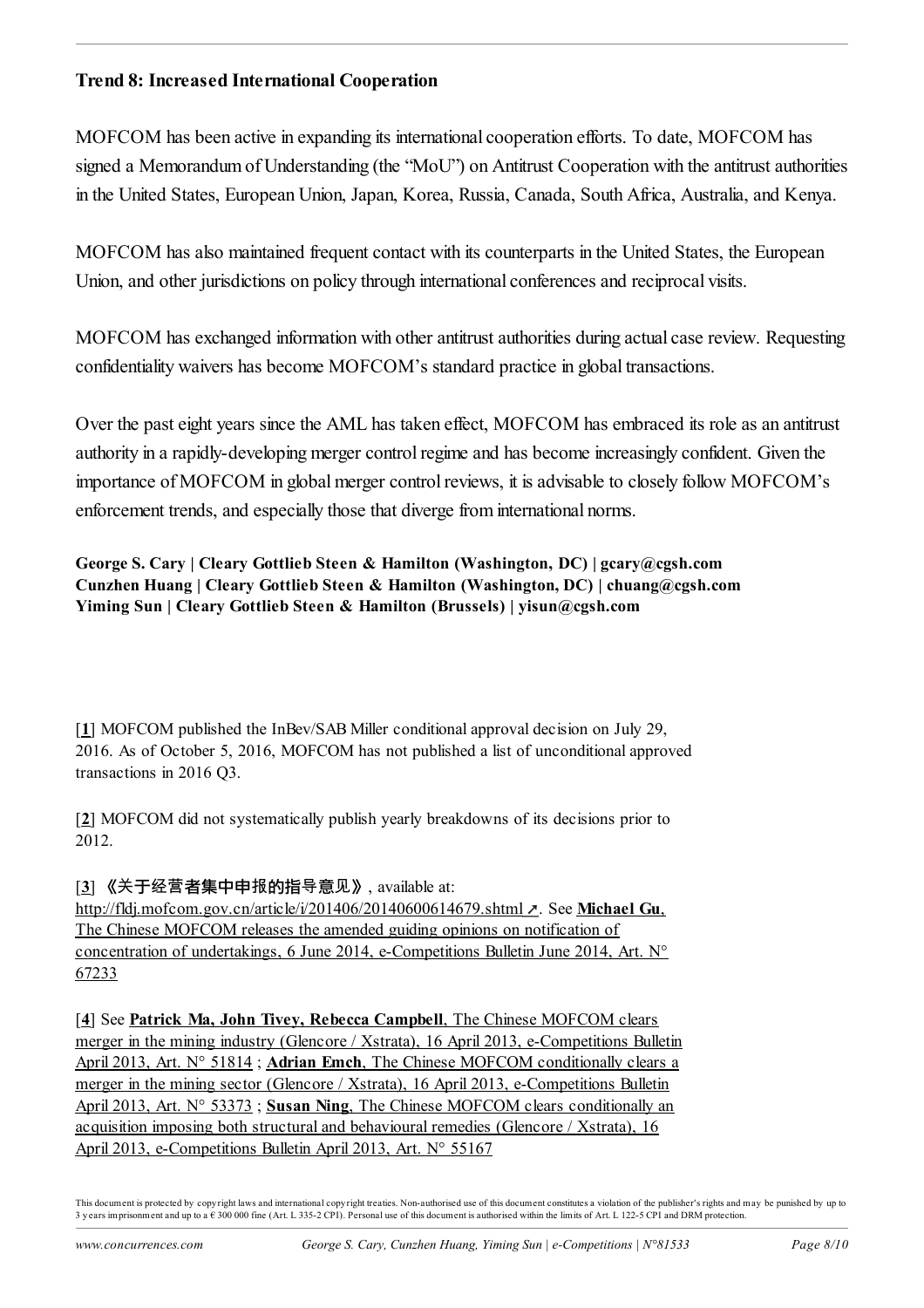<span id="page-8-0"></span>[**[5](#page-2-0)**] According to the AML, there are two phases for MOFCOM's anti-trust review once a case was initiated. Phase I lasts for 30 days, and Phase II lasts for 90 days, with a possible extension of up to 60 days.

#### <span id="page-8-1"></span>[**[6](#page-3-0)**] 《经营者集中审查办法》, available at:

<http://fldj.mofcom.gov.cn/article/c/200911/20091106639145.shtml> **. See Michael Gu.** The Chinese MOFCOM announces decision to publicize the decisions of administrative [penalties of undertakings which did not submit a notification prior to the implementation of](https://www.concurrences.com/bulletin/news-issues/march-2014/the-chinese-mofcom-announces-decision-to-publicize-the-decisions-of) their concentration, 21 March 2014, e-Competitions Bulletin March 2014, Art. N° 67155

<span id="page-8-2"></span>[**[7](#page-3-1)**] 《关于经营者集中附加限制性条件的规定(试行)》, available at: <http://www.mofcom.gov.cn/article/b/c/201412/20141200835207.shtml>  $\ge$  See Susan **Ning**, The Chinese MOFCOM publishes for public comment the draft Rules Regarding [Imposition of Restrictive Conditions on Concentrations of Undertakings , 27 March 2013,](https://www.concurrences.com/bulletin/news-issues/march-2013/the-chinese-mofcom-publishes-for-public-comment-the-draft-rules-regarding) e-Competitions Bulletin March 2013, Art. N° 55247

<span id="page-8-3"></span>[**[8](#page-4-0)**] Article 1 of the AML.

<span id="page-8-4"></span>[**[9](#page-4-1)**] Article 17 of the AML.

<span id="page-8-5"></span>[[10](#page-4-2)] See **Erik Söderlind, Yuan Cheng**, The Chinese MOFCOM halts acquisition of a [leading Chinese juice producer by a foreign buyer \(Coca-Cola/Huiyuan\), 18 March 2009, e-](https://www.concurrences.com/bulletin/news-issues/march-2009/the-chinese-mofcom-halts-acquisition-of-a-leading-chinese-juice-producer-by-a)Competitions Bulletin March 2009, Art. N° 41346 ; **Christopher Corr, Patrick Ma**, The Chinese MOFCOM blocks \$2.4 billion acquisition of a leading Chinese juice producer by a [foreign buyer \(Coca-Cola / Huiyuan\), 18 March 2009, e-Competitions Bulletin March 2009,](https://www.concurrences.com/bulletin/news-issues/march-2009/the-chinese-mofcom-blocks-2-4-billion-acquisition-of-a-leading-chinese-juice) Art. N° 36779 ; **James Lowe, Leon B. Greenfield, Jeffrey D. Ayer, Lester Ross**, The [Chinese MOFCOM prohibits for the first time since the entry into effect of the new anti](https://www.concurrences.com/bulletin/news-issues/march-2009/the-chinese-mofcom-prohibits-for-the-first-time-since-the-entry-into-effect-of)monopoly law, a merger between a US soft drinks manufacturer and a Chinese juice producer (Coca-Cola / Huiyuan), 18 March 2009, e-Competitions Bulletin March 2009, Art. N° 36977

<span id="page-8-6"></span>[**[11](#page-4-3)**] See **Allan Fels, Xiaoye Wang, Jessica Su**, The Chinese MOFCOM conditionally [clears merger between two Russian companies in the Chinese potash market](https://www.concurrences.com/bulletin/news-issues/june-2011/the-chinese-mofcom-conditionally-clears-merger-between-two-russian-companies-in) (Uralkali/Silvinit), 2 June 2011, e-Competitions Bulletin June 2011, Art. N° 39091 ; **Peter J. Wang, Sébastien J. Evrard, Yizhe Zhang**, The Chinese MOFCOM approves merger [between potash producers but requires they continue to supply the Chinese market \(Silvinit](https://www.concurrences.com/bulletin/news-issues/june-2011/the-chinese-mofcom-approves-merger-between-potash-producers-but-requires-they) and Uralkali), 2 June 2011, e-Competitions Bulletin June 2011, Art. N° 50110 ; **Susan Ning**, The Chinese MOFCOM conditionally clears in phase II a merger between two [Russian companies in the Chinese potash market \(Urakali / Silvinit\), 2 June 2011, e-](https://www.concurrences.com/bulletin/news-issues/june-2011/the-chinese-mofcom-conditionally-clears-in-phase-ii-a-merger-between-two)Competitions Bulletin June 2011, Art. N° 40973 ; **Yan Bai**, The Chinese MOFCOM clears [with behavioral remedies a merger between Russian companies in the Chinese potash](https://www.concurrences.com/bulletin/news-issues/june-2011/the-chinese-mofcom-clears-with-behavioral-remedies-a-merger-between-russian) market (Uralkali/Silvinit), 2 June 2011, e-Competitions Bulletin June 2011, Art. N° 37136

<span id="page-8-7"></span>[[12](#page-4-4)] See **Patrick Ma, John Tivey, Rebecca Campbell**, The Chinese MOFCOM clears [merger in the mining industry \(Glencore / Xstrata\), 16 April 2013, e-Competitions Bulletin](https://www.concurrences.com/bulletin/news-issues/april-2013/the-chinese-mofcom-clears-merger-in-the-mining-industry-glencore-xstrata) April 2013, Art. N° 51814 ; **Adrian Emch**, The Chinese MOFCOM conditionally clears a [merger in the mining sector \(Glencore / Xstrata\), 16 April 2013, e-Competitions Bulletin](https://www.concurrences.com/bulletin/news-issues/april-2013/the-chinese-mofcom-conditionally-clears-a-merger-in-the-mining-sector-glencore) April 2013, Art. N° 53373 ; **Susan Ning**, The Chinese MOFCOM clears conditionally an [acquisition imposing both structural and behavioural remedies \(Glencore / Xstrata\), 16](https://www.concurrences.com/bulletin/news-issues/april-2013/the-chinese-mofcom-clears-conditionally-an-acquisition-imposing-both-structural) April 2013, e-Competitions Bulletin April 2013, Art. N° 55167

This document is protected by copy right laws and international copy right treaties. Non-authorised use of this document constitutes a violation of the publisher's rights and may be punished by up to 3 y ears imprisonment and up to a € 300 000 fine (Art. L 335-2 CPI). Personal use of this document is authorised within the limits of Art. L 122-5 CPI and DRM protection.